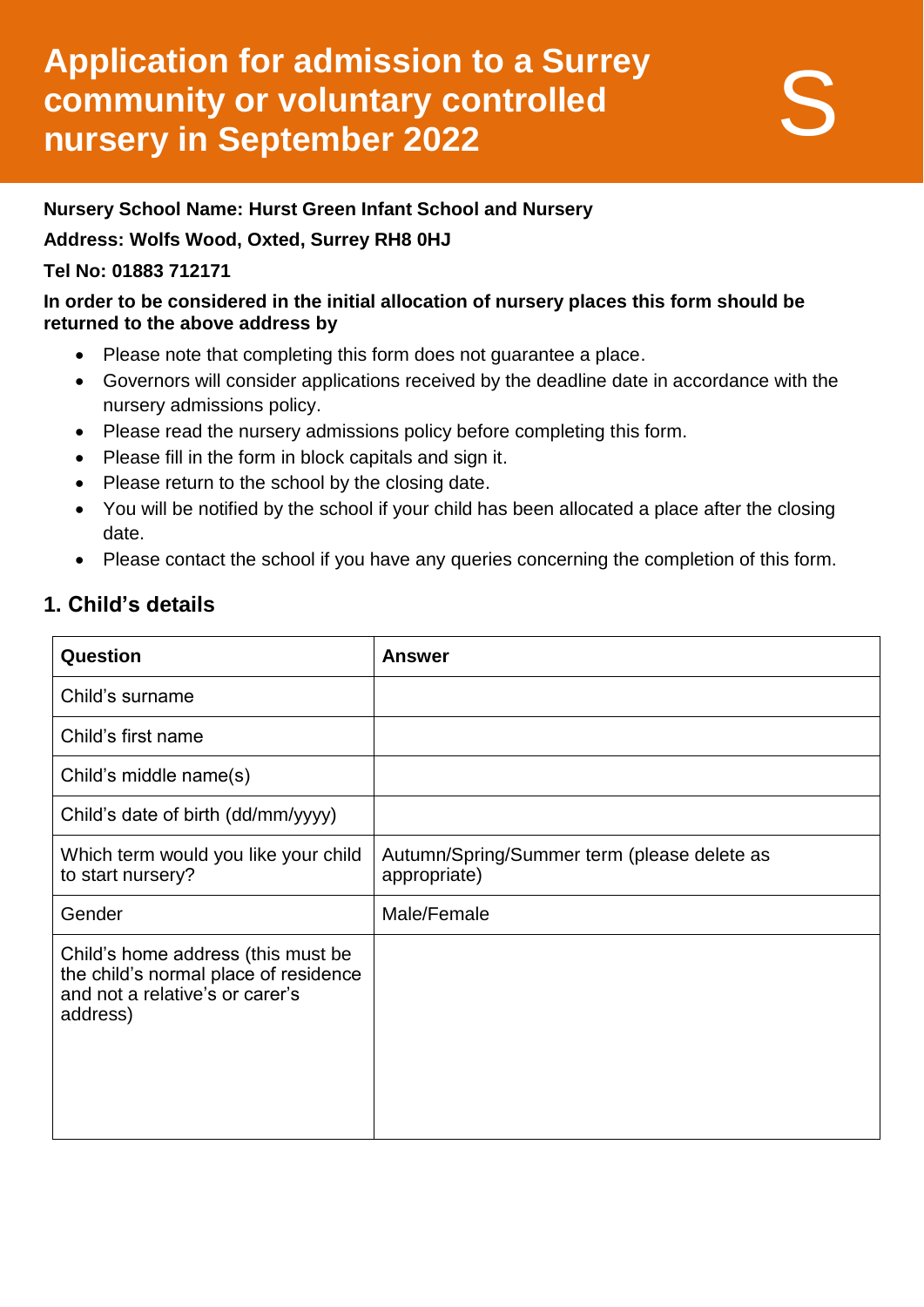## **2. Children in public care**

| Question                                                                                                                                                    | <b>Answer</b> |
|-------------------------------------------------------------------------------------------------------------------------------------------------------------|---------------|
| Is the child in the care of a local authority?                                                                                                              | Yes/No        |
| If no, has the child previously been in care and<br>did they leave care through adoption, a child<br>arrangements order or a special guardianship<br>order? | Yes/No        |
| If you have answered yes to either of these<br>questions, please state the name of the local<br>authority and provide evidence with your form               |               |

### **3.Social or medical needs**

| Question                                                                     | <b>Answer</b> |
|------------------------------------------------------------------------------|---------------|
| Does the child have a social or medical need<br>for a place at this nursery? | Yes/No        |
| If yes please provide details                                                |               |

Please continue on a separate sheet and provide independent evidence to support your case

## **4. Siblings**

| <b>Question</b>                                                                                        | <b>Answer</b> |
|--------------------------------------------------------------------------------------------------------|---------------|
| Will the child have a sibling attending the<br>nursery or the main school at the time of<br>admission? | Yes/No        |
| If yes, please confirm the name and date of<br>birth of the sibling(s)                                 |               |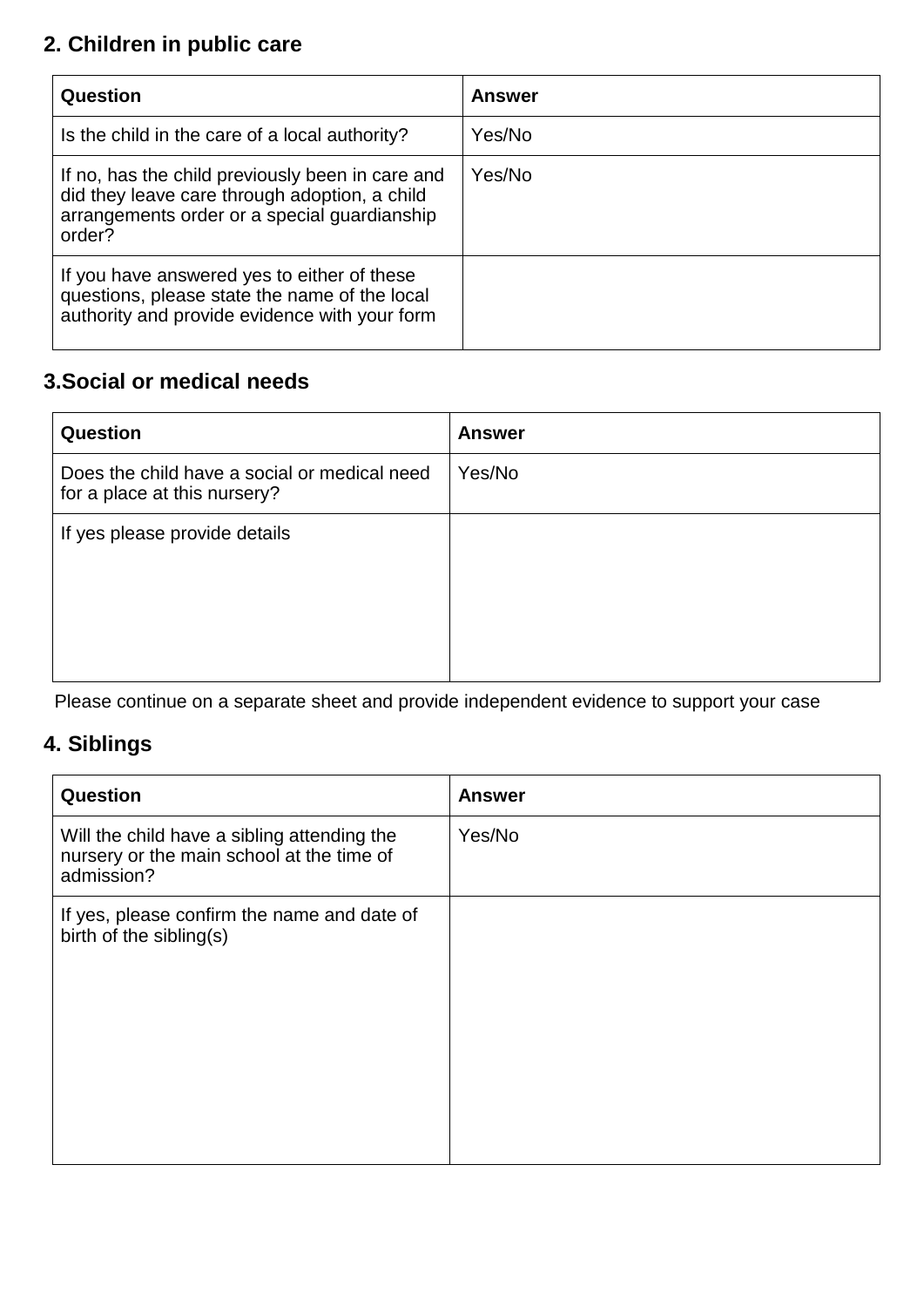# **5. Parent/guardian/carer's details**

| Question                                               | <b>Answer</b>                                                                                                                                                                     |
|--------------------------------------------------------|-----------------------------------------------------------------------------------------------------------------------------------------------------------------------------------|
| <b>Title</b>                                           |                                                                                                                                                                                   |
| First name                                             |                                                                                                                                                                                   |
| Surname                                                |                                                                                                                                                                                   |
| Address (if different from child's address)            |                                                                                                                                                                                   |
| Telephone number (Day)                                 |                                                                                                                                                                                   |
| Telephone number (Evening)                             |                                                                                                                                                                                   |
| Telephone number (Mobile)                              |                                                                                                                                                                                   |
| Email address                                          |                                                                                                                                                                                   |
| Do you have parental responsibility for this<br>child? | Yes/No                                                                                                                                                                            |
| Relationship to child                                  | Mother/Father/Step parent/Carer/Social<br>worker/Other relative/Other contact (please delete<br>as appropriate)<br>If Other relative or Other contact, please add more<br>details |
| Additional contact title                               |                                                                                                                                                                                   |
| Additional contact first name                          |                                                                                                                                                                                   |
| Additional contact surname                             |                                                                                                                                                                                   |
| Additional contact relationship to child               |                                                                                                                                                                                   |